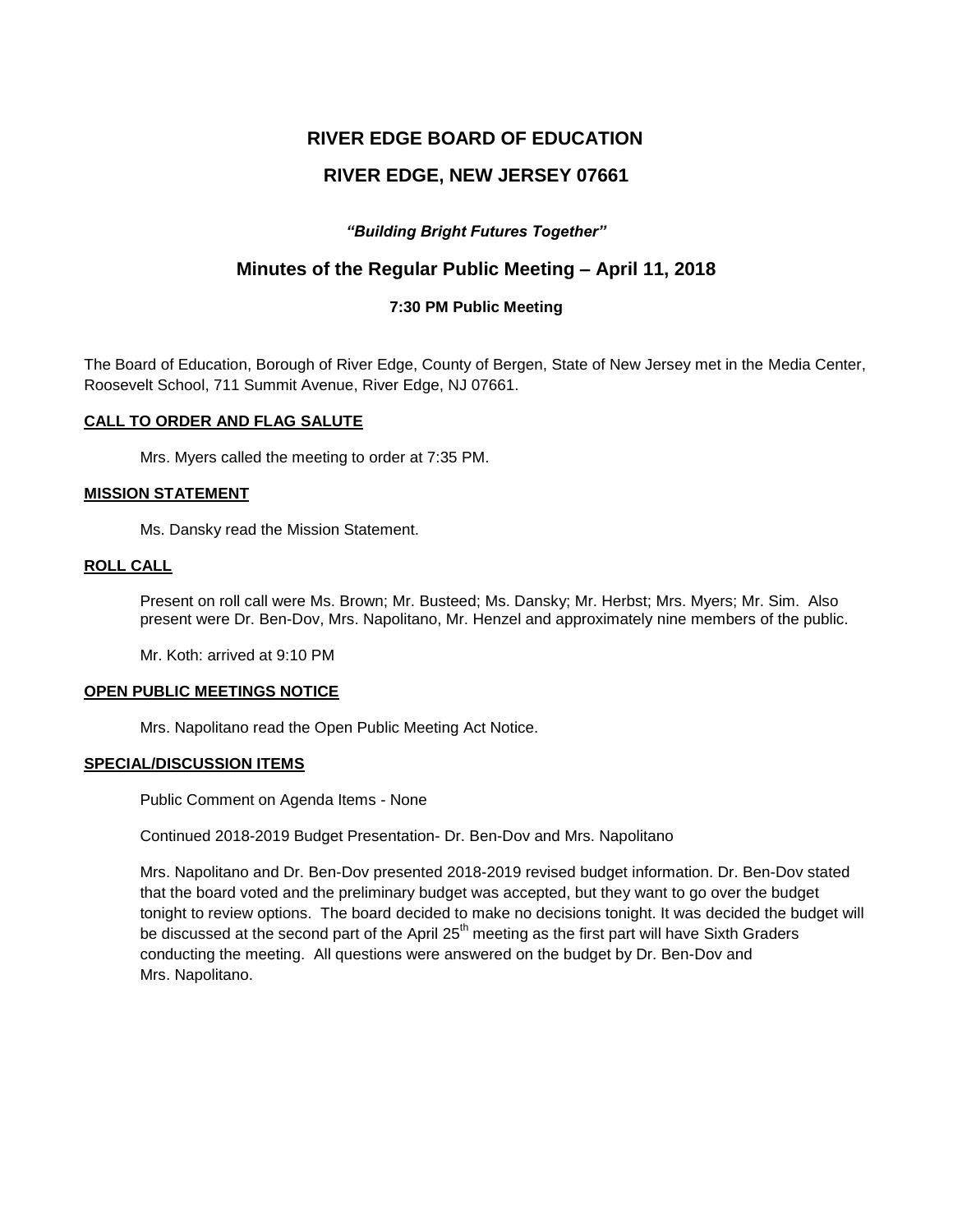### **REPORTS**

### **SUPERINTENDENT**

Dr. Ben-Dov reported on the following:

- We had a delayed opening for staff on the Monday of our spring recess. Dr. Ben-Dov thanked the custodial staff for the cleanup which allowed our administrators and secretaries to come to work.
- Dr. Ben-Dov congratulated the 2018 Teachers of the Year. She stated this year we will honor Ms. Buttery for Cherry Hill School, Ms. O' Reilly for New Bridge Center, and Mr. Aroldi for Roosevelt School. They will be honored at the May  $23<sup>rd</sup>$  board meeting and at a luncheon on May 24<sup>th</sup>.
- The Student Board Meeting will be held on April 25th. Dr. Ben-Dov asked everyone to reach out to their student and said the discussion item for the evening will be: How can students be responsible in helping with maintaining and improving safety at the school.
- Dr. Ben-Dov said that much of her report today would focus on safety: she has volunteered for a safety committee of the Bergen County Superintendents. They met today in Ridgewood. The idea is "how do we harden our schools as a target without hardening the schools' climate." How do we balance these two objectives?
- Dr. Ben-Dov would like to convene a safety committee that will include teachers and would like for a board member to participate. She would like this on an on-going basis.
- There will be a meeting for parents, organized by the PTO, with an organization called Moms Demand Action on Monday, April 16<sup>th</sup>. The meeting will be with River Edge, Oradell, and River Dell parents. The meeting will be held in the River Dell High School. Dr. Ben-Dov is planning an evening with the police on Monday, April  $23<sup>rd</sup>$ , in River Edge at the Cherry Hill School Multi-Purpose Room.
- We had police drills in the buildings during spring recess. Dr. Ben-Dov said this is great because they know our buildings and hallways very well.
- Dr. Ben-Dov showed the board members an article about Closter Schools removing voting from their schools. Dr. Ben-Dov said the discussion needs to be ongoing for our schools. Dr. Ben-Dov will write to the borough formally again to renew her efforts of removing voting from our schools. It was suggested by Ms. Dansky that the letter should come from the Board to the Mayor.
- Letters went home to the parents today informing them of the PARCC testing window
- $\bullet$  Q-SAC orientation was on March 20<sup>th</sup>. After the orientation we conducted our first initial Q-SAC meeting on March 27<sup>th</sup> with Administrators, teachers, and Ms. Dansky, as board representative.
- The River Edge Fun Run will take place this Saturday, April  $14<sup>th</sup>$ . Dr. Ben-Dov will attend the run.
- There will be a Curriculum/Instruction Committee Meeting on April 18<sup>th</sup> as well as a District Policy Review/Updates Committee Meeting on the same evening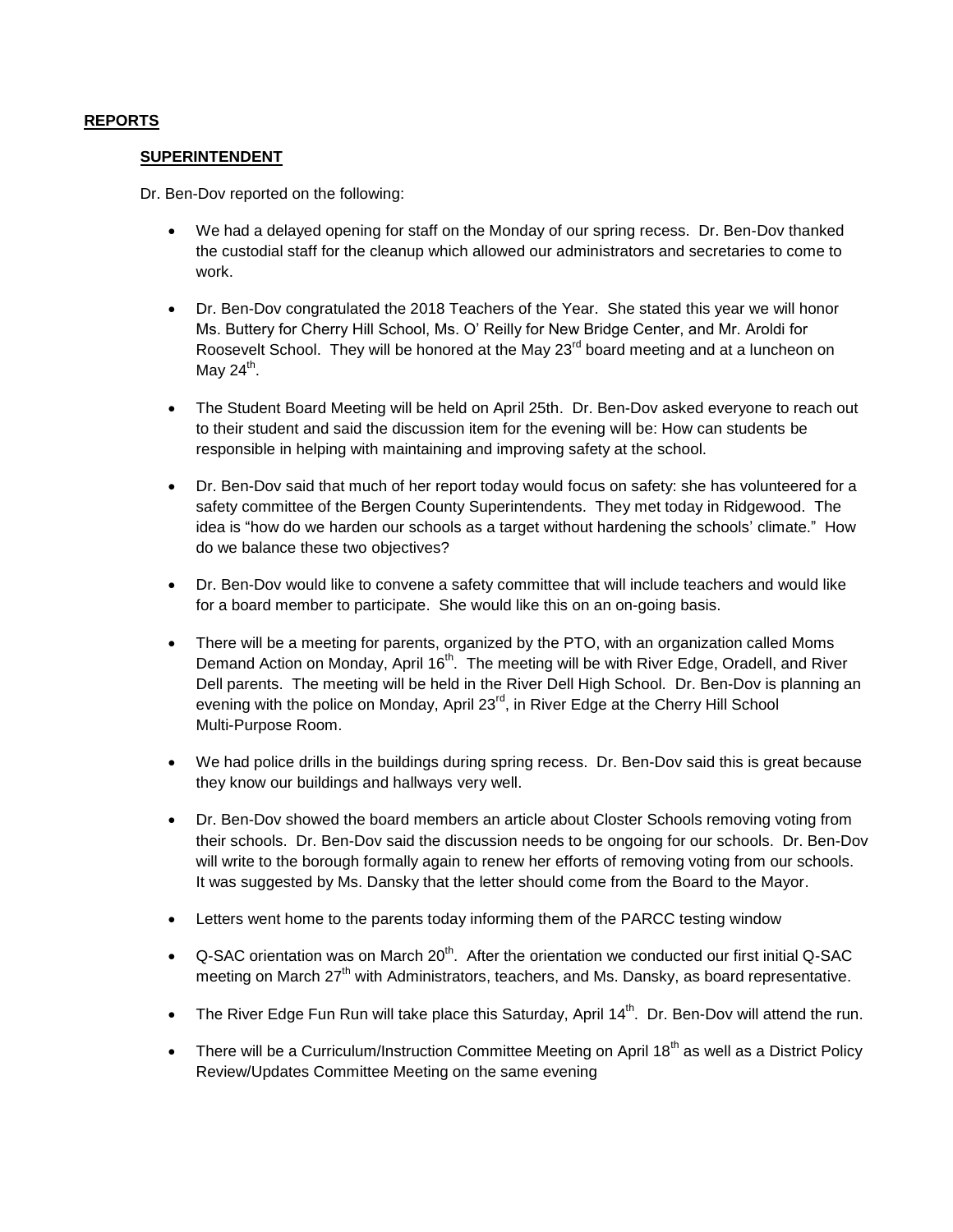# **PRINCIPAL**

Mr. Henzel had no report for this meeting

# **BOARD SECRETARY**

Mrs. Napolitano reported on the following:

 Many updates took place last week during our spring recess. She thanked the custodial staff for working very hard during this break.

## **PRESIDENT**

- Matt Lee, New Jersey School Boards Association, will attend our June 27<sup>th</sup> board meeting for board goal training. The meeting will begin at 7:00PM.
- Mrs. Myers met with the Mayor last Thursday to continue our efforts for open communication between the mayor's office and the Board of Education. They also spoke about the Interlocal Agreement.
- Mrs. Myers stated a new Recreation director was appointed
- The new development on Kinderkamack Road is moving along and will be completed in approximately one year
- Mrs. Myers stated a new application, for a mixed-use building, is anticipated to be submitted to the Borough for the property where the Bergen Batting Cages are now located on River Road.
- Mrs. Myers congratulated Caleb Herbst on officially completing his new board member training

# **COMMITTEES**

- Ms. Dansky spoke about the first initial QSAC meeting she attended on March  $27^{th}$ . She stated QSAC is different now. It is very demanding and much more vigorous than what we have seen before regarding requirements. She discussed how standard specific each curriculum unit had to be and how the specific standards of Interdisciplinary integration for each unit in each subject had to be listed. She said that the board definitely had a role in this. The policy review which is done by the board is now in progress. Various subcommittees were convened and they have already begun their work.
- Ms. Dansky attended the Curriculum/Instruction meeting on March 28th. Some of the topics they spoke about were Math, Language Arts, and vertical articulation with the Middle School. The discussion included a report on the new phonics series: Fundations and the support upper grade teachers are receiving in ELA and Math. The math curriculum will be revamped consistent with QSAC requirements for Interdisciplinary integration. The meeting was very informative.
- Mrs. Myers said the Finance/Facilities Committee met on March 28th and they discussed the 2018-2019 budget.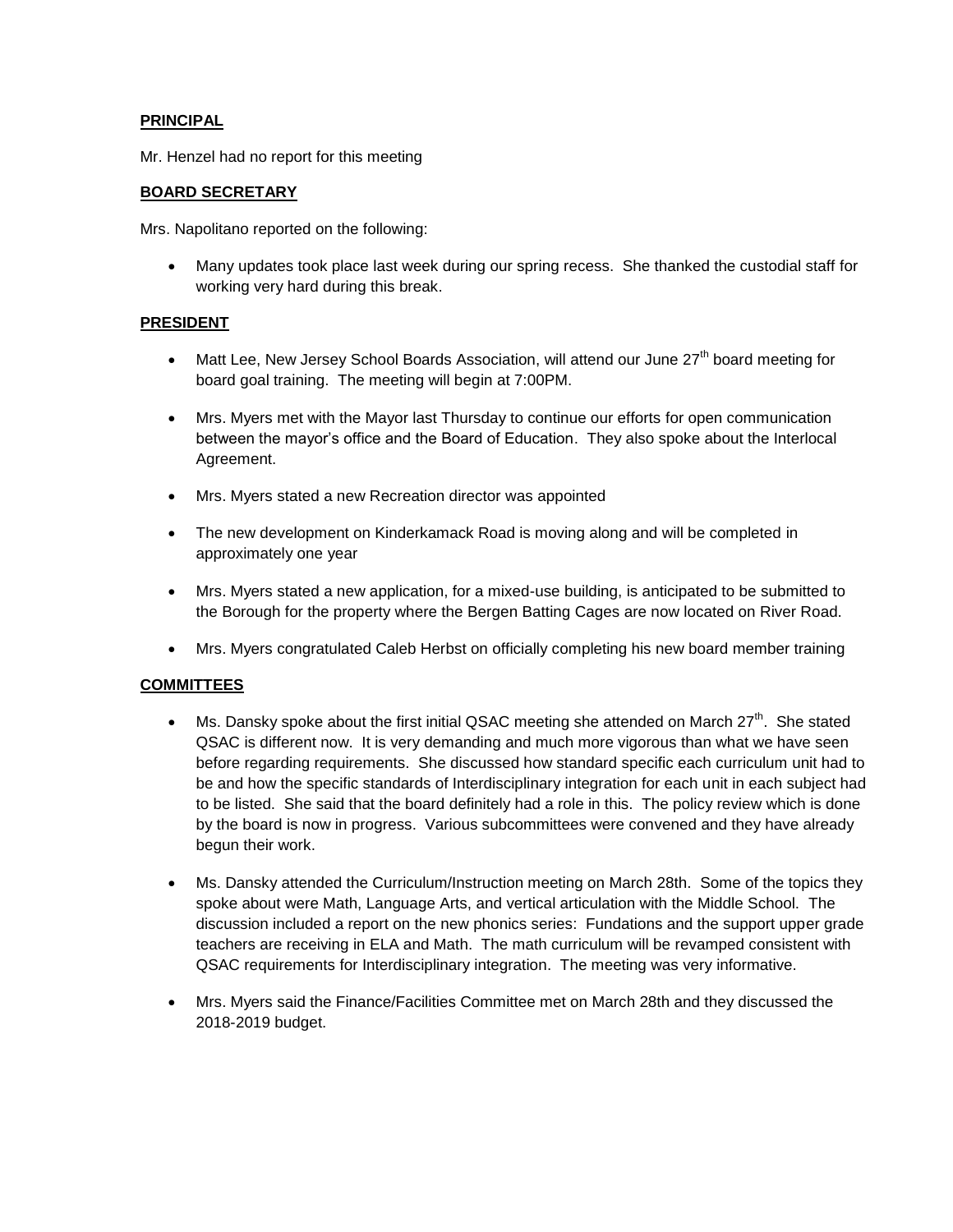### **MOTIONS TO BE ACTED UPON**

### **A**. **ADMINISTRATION/POLICY**

 **1**. That the Board of Education approve the Minutes and Confidential Minutes of March 14, 2018.

Motion by Ms. Dansky Seconded by Ms. Brown

Ayes: Ms. Brown, Mr. Busteed, Ms. Dansky, Mr. Herbst, Mr. Sim, Mrs. Myers Nays: None

**2**. That the Board of Education approve the Minutes and Confidential Minutes of March 22, 2018.

Motion by Ms. Brown Seconded by Mr. Herbst

Ayes: Ms. Brown, Mr. Busteed, Ms. Dansky, Mr. Herbst, Mr. Sim, Mrs. Myers Nays: None

- **3**. That the Board of Education approve the staff development and travel as per the schedules for April 2018 including relevant mileage reimbursement (Addendum).
- **4**. That the Board of Education approve the completion of the following emergency drills:

| <b>School</b>      | <b>Dates</b>                                                 |
|--------------------|--------------------------------------------------------------|
| Cherry Hill School | March 19, 2018 Lockdown<br>March 26, 2018 Fire Drill         |
| Roosevelt School   | March 23, 2018 Shelter in Place<br>March 29, 2018 Fire Drill |

**5**. That the Board of Education approve the following class trips:

| <b>School</b> | Grade        | <b>Destination</b>                            | Cost to<br><b>District</b> |
|---------------|--------------|-----------------------------------------------|----------------------------|
| Roosevelt     |              | Turtle Back Zoo<br>West Orange, NJ            | \$640.00                   |
| Roosevelt     | 5/6 Art Club | Metropolitan Museum of<br>Art<br>New York, NY | \$512.00                   |

- **6**. That the Board of Education approve the Corrective Action Plans for the 2017 Elementary and Secondary Education Act (ESEA) for the following:
	- Participation Rate in Roosevelt School of the subgroup of Students with Disabilities
	- Academic Achievement in Math in Roosevelt School of the subgroup of Students with **Disabilities**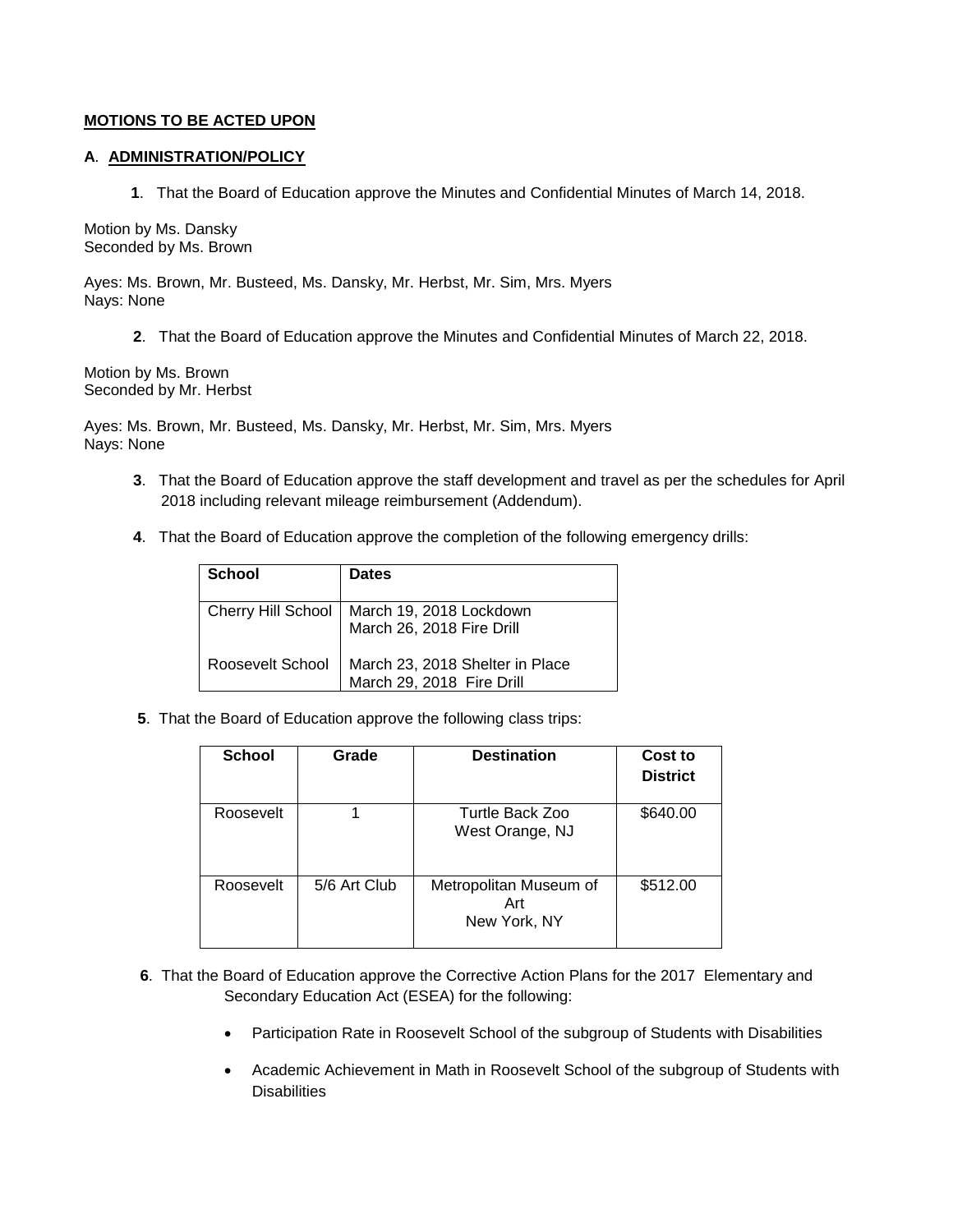- Academic Achievement in Math in Roosevelt School of the subgroup of White Students
- Academic Achievement in Math in Roosevelt School of total school population
- Attendance in Cherry Hill School of the subgroup of Hispanic population

Motion by Mr. Herbst Seconded by Mr. Sim

Ayes: Ms. Brown, Mr. Busteed, Ms. Dansky, Mr. Herbst, Mr. Sim, Mrs. Myers Nays: None

# **B**. **CURRICULUM/EDUCATION**

## **C**. **BUILDINGS & GROUNDS**

## **D**. **FINANCE/GRANTS/GIFTS**

- **1**. That the Board of Education accept the \$140.00 donation from Jennifer Wong-Hernandez for general use at Roosevelt School (Addendum).
- **2**. That the Board of Education approve the authorization of the submission of the amendment of the ESEA application for Fiscal Year 2018, and accepts the grant award of carryover funds upon the subsequent approval of the Fiscal Year 2018 ESEA Application.

| Title I                         | \$83,233.00 |
|---------------------------------|-------------|
| Title II-Public                 | \$12,278.00 |
| Title II-Non-Public             | \$12,366.00 |
| <b>Title III-Public</b>         | \$20,410.00 |
| Title III -Non-Public           | \$1,245.00  |
| Title III Immigrant - Public    | \$3,906.00  |
| Title III Immigrant -Non-Public | \$516.00    |

Motion by Mr. Sim Seconded by Mr. Busteed

Ayes: Ms. Brown, Mr. Busteed, Ms. Dansky, Mr. Herbst, Mr. Sim, Mrs. Myers Nays: None

## **E**. **PERSONNEL**

**1**. That the Board of Education approve the following for Cycle IV of the Post Dismissal Instructional Academy for the 2017-2018 School Year.

> Jessica Barbo Emma Halik Leah Taylor

**2**. That the Board of Education, with the recommendation of the Superintendent approve Krista Van Wettering as a Substitute Nurse for the 2017-2018 School Year.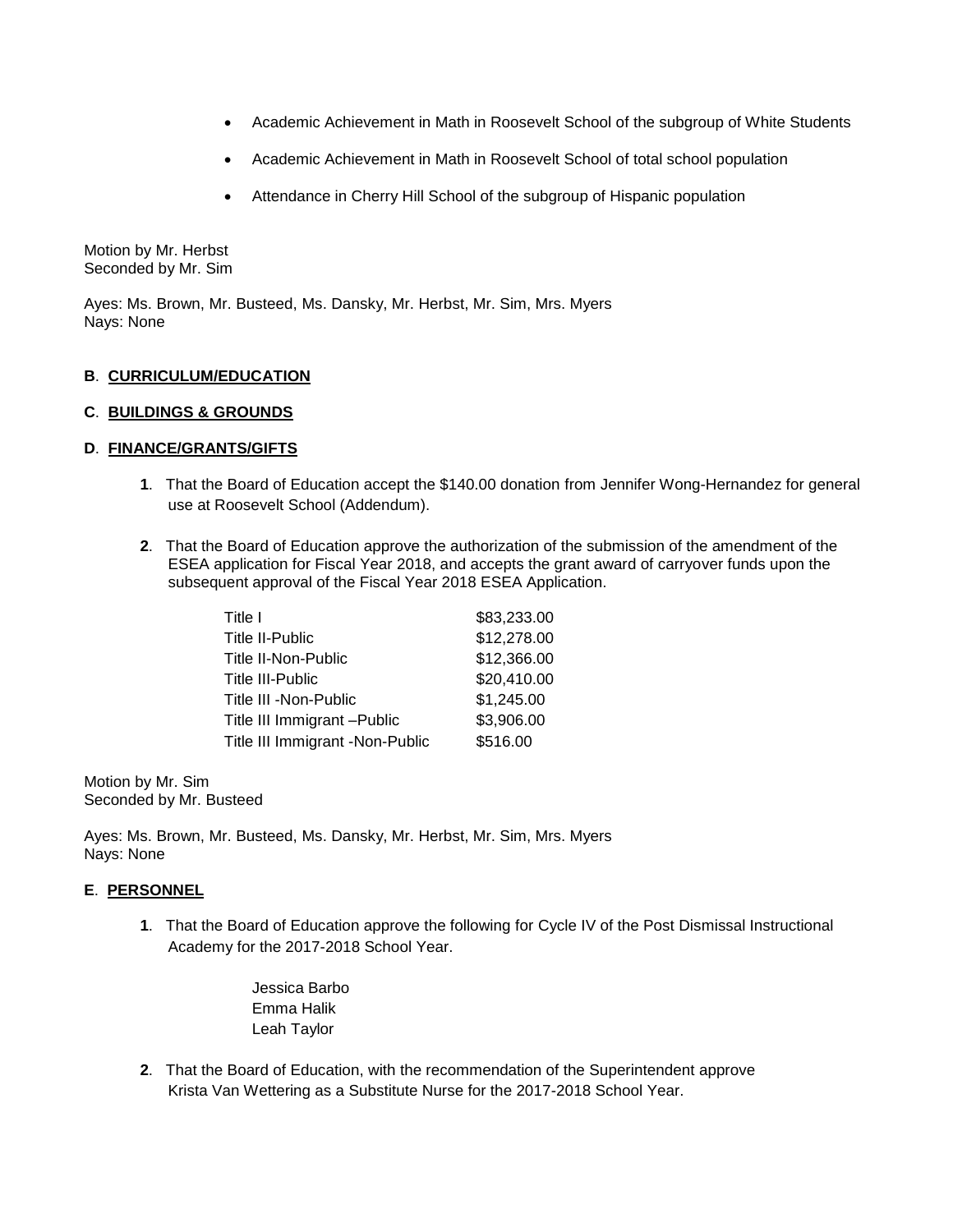- **3**. That the Board of Education, with the recommendation of the Superintendent approve Ericah Ligsay, Part-time Aide, starting on or about April 11, 2018.
- **4**. That the Board of Education, with the recommendation of the Superintendent approve Alyssa Jahren, BA, Step 1 as Leave Replacement Teacher on or about April 11, 2018 through June 30, 2018.
- **5**. That the Board of Education, with the recommendation of the Superintendent approve Zheni Orellana, Part-time Special Education Aide, for the 2017-2018 School Year.
- **6**. That the Board of Education accept, with regret, the resignation of Janet Pacifico, Lunch Aide, effective April 13, 2018.

Motion by Mr. Busteed Seconded by Ms. Dansky

Ayes: Ms. Brown, Mr. Busteed, Ms. Dansky, Mr. Herbst, Mr. Sim, Mrs. Myers Nays: None

## **F. RIVER EDGE SPECIAL EDUCATION -** None

### **G**. **REGION V ADMINISTRATION & TRANSPORTATION**

**1**. WHEREAS, the River Edge Board of Education (the "Board") is the lead education agency ("LEA") for the Bergen County Region V Council for Special Education ("Region V"); and

WHEREAS, Region V provides shared services for its member districts such as evaluations, direct services, and consultation; and

WHEREAS, as the LEA, the Board must approve the consultant agreements of the providers that Region V utilizes to deliver shared services to its member districts.

NOW THEREFORE, BE IT RESOLVED, that the Board, upon recommendation of the Superintendent, approves the consultant agreements of the following Region V Shared Services Consultants, Psychologists, Learning Disabilities Teacher Consultants, Social Workers, Speech Language Specialists, Occupational and Physical Therapists, and Translators to provide evaluations, direct services, and consultation, to non-public and public schools for member districts upon request for the 2017-2018 school year:

| <b>Stacy Goldfarb</b> |  |
|-----------------------|--|
| Busy B Programs LLC   |  |

Learning Disabilities Teacher Consultant Behaviorist

Motion by Ms. Dansky Seconded by Ms. Brown

Ayes: Ms. Brown, Mr. Busteed, Ms. Dansky, Mr. Herbst, Mr. Sim, Mrs. Myers Nays: None